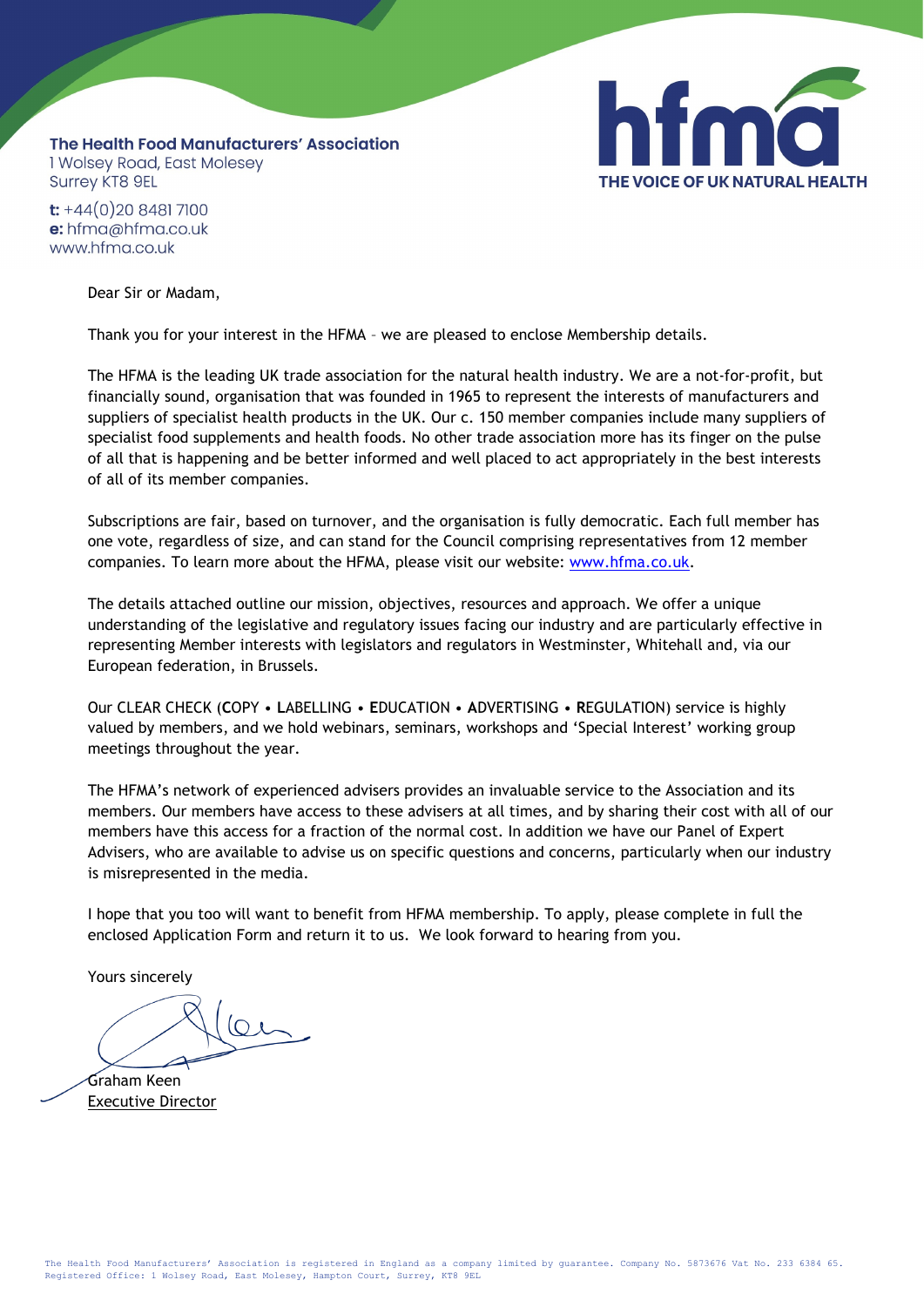## The Health Food Manufacturers' Association I Wolsey Road, East Molesey **Surrey KT8 9EL**



 $t$ : +44(0)20 8481 7100 e: hfma@hfma.co.uk www.hfma.co.uk

# **About the HFMA**

## **HFMA Mission**

"As the authoritative voice of the natural health industry, the HFMA supports the interests of its members with legislators and regulators; promotes industry best practice for product quality and safety; and provides responsible information for consumers."

## **The HFMA provides:**

## **Information:**

- Bulletins: Frequent e-mail and postal alerts direct to your business
- Website: Information-rich, password-protected Members' section
- Meetings: Technical & Regulatory Working Group meetings for first-hand expert comment
- Webinars: CLEAR CHECK and current issues with internal and external experts
- Education & Advice

## **Education & Advice:**

- Events: A regular programme of practical, educational events
- CLEAR CHECK: Hundreds of companies each year take specialist, and highly cost-effective, advice from HFMA's Primary Authority-accredited CLEAR CHECK service

## **Representation:**

- Regular dialogue, negotiation and the building of strong relationships with:
	- o Legislators: Government, MPs
		- o Regulators: DHSC, DEFRA, FSA, MHRA, BEIS
		- o Enforcement agencies: FSA, TSI, CAP/ASA
- Initiatives: other well-considered initiatives legal opinions, legal action, public petitions etc are used to achieve industry objectives

#### **Service:**

- Expert Advice: HFMA Advisers, Secretariat and CLEAR CHECK provide expert advice on a huge range of issues
- Primary Authority: the HFMA's members are, by default, part of a Coordinated PA Partnership with Bucks & Surrey Trading Standards

## **Standards:**

- The HFMA's Code of Advertising Practice sets out the regulatory framework for specialist health products, and is administered by the HFMA's Primary Authority-accredited CLEAR CHECK service
- The HFMA operates two codes of practice for Labelling & Advertising and for the maintenance of quality throughout the botanicals supply chain – to ensure that member companies adhere to high standards and offer good quality, safe products to UK consumers

## **HFMA Resources:**

- Advisers: gold-standard Political and Public Affairs, Scientific, and Technical advisers supplement the HFMA's in-house expertise
- PR: A specialist Agency and Expert Panel assist with national media
- Partnerships: The HFMA has membership or partnership alliances with the UK Herbal Forum, ESSNA (European Specialist Sports Nutrition Alliance); FPB (Forum of Private Business)
- The HFMA is represented on the Business Expert Group (Food Standards and Labelling); the FSA's Food Industry Liaison Group and Importer Working Group; and the food industry Non-Compliance Roundtable
- International: The HFMA is an active member of its European federation, EHPM, and via EHPM of IADSA (International Alliance of Dietary/Food Supplement Associations)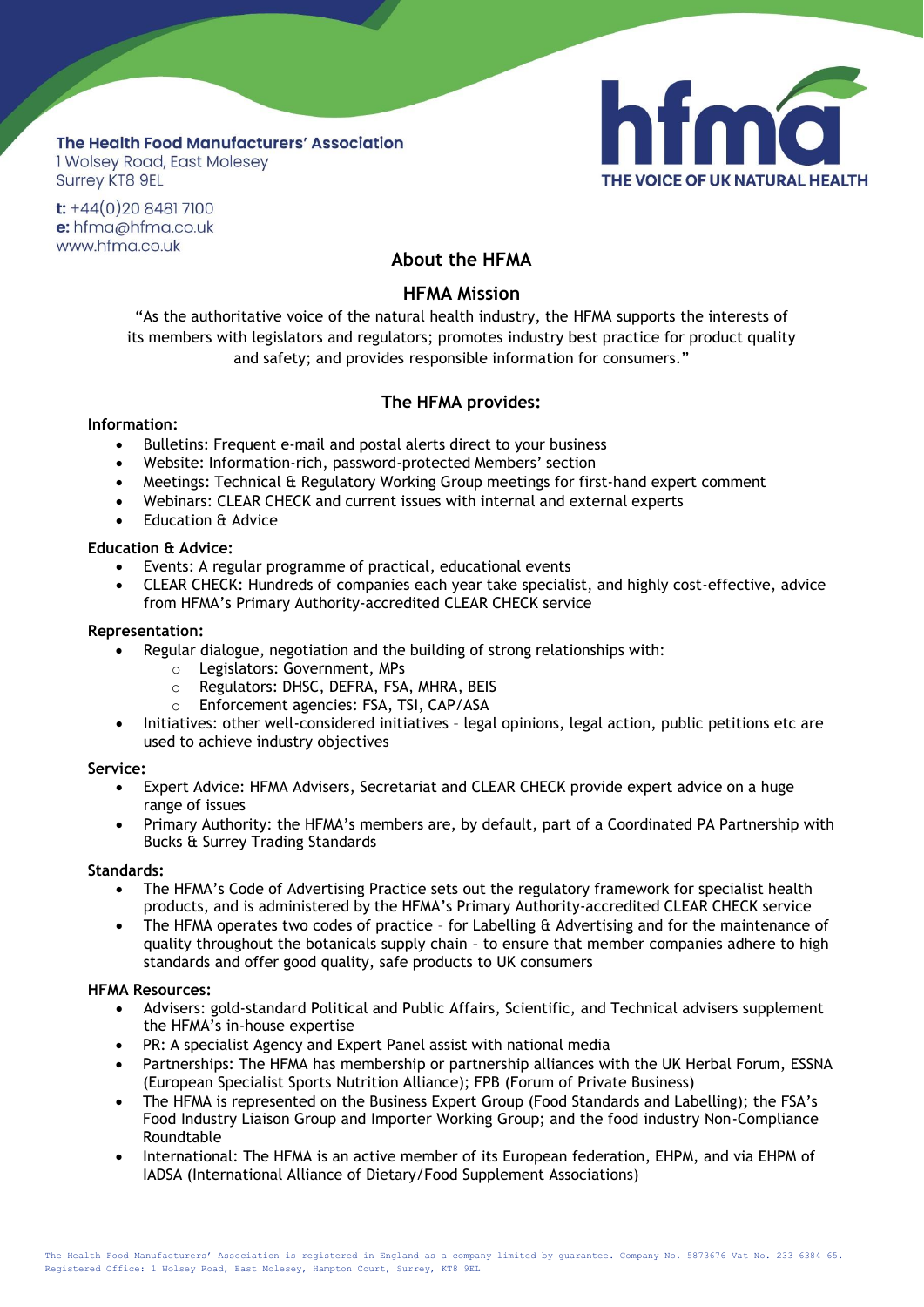## The Health Food Manufacturers' Association 1 Wolsey Road, East Molesey Surrey KT8 9EL



 $t$ : +44(0)20 8481 7100 e: hfma@hfma.co.uk www.hfma.co.uk

# **MEMBERSHIP BENEFITS**

If your company is not already a member of the HFMA, think seriously about joining. You would be a member of by far the most vocal and proactive trade association in the sector, and we have always gone to extraordinary lengths to try to protect our members' interests. In most situations if we did not do this, nobody would, least of all an individual member company acting in isolation.

# **10 reasons to join the HFMA**

- 1) Your queries answered HFMA Secretariat, CLEAR CHECK and advisers are at the end of a phone. You have unrestricted and free access to some of the best technical, scientific, regulatory and political advice that you could wish for, and through the HFMA you have access to our counterpart 'sister' trade associations in 13 other European countries.
- 2) We are constantly fighting for the regulatory 'rights' for the existence of the specific ingredient forms, additives and delivery forms that our members use in their products. Our efforts in this area have been critical.
- 3) At a time when enforcement is stretched, we are keeping a level playing field, ensuring there is a way, through your trade association, to report misleading and unscrupulous competitors that could take sales/market share from you by using unfair or even illegal means. This is happening on a weekly basis.
- 4) We are, on a daily basis, helping our members ensure that their products, adverts and packaging are, and remain, fully compliant with all UK and EU regulations and thereby don't fall foul of the authorities/TSOs etc.
- 5) If issues arise:
	- You get an early warning and timely response if anything is raised by a regulator, or something is on the regulatory horizon
	- If the challenge comes to HFMA first it can be potentially headed off before it even reaches the Company (i.e. we act as a buffer to address the problem)
	- In terms of other companies, we have an internal HFMA system (known as UCI i.e. Unfair and Illegal Competition), whereby member companies are asked to bring concerns to me and in strictest confidence, about other member companies, rather than approach the regulatory and enforcement authorities. We then try to resolve these issues internally
	- We could also be of help with issues such as ASA investigations and rulings
- 6) We manage the secretariat for All-Party Parliamentary Group on Micronutrients and Health (see: [www.micronutrientsappg.org\)](http://www.micronutrientsappg.org/) and this helps us to now be better able to influence events in Westminster.
- 7) As a member you receive a constant stream of news updates, 'Media Insider', Research Insider' and 'Inside Westminster' bulletins and other mailings, have access to an information-packed members-only section of our website, and the opportunity to attend our quarterly Technical & Regulatory working group meetings.
- 8) Through your membership of the HFMA, you are, at no additional cost, signed up to the Primary Authority Coordinated Partnership with Surrey and Buckinghamshire Trading Standards, and your being part of the PA Partnership provides you with a protective 'shield' that you otherwise might not have.
- 9) You have access to 'HealthyDoesIt', the HFMA's initiative using a new information-rich website serving HFMA members, retailers and consumers, aimed at driving footfall into health stores.
- 10) We are diligent in checking and reviewing media messaging about natural products, good or bad. There are countless times when we have been a voice of reason and balance in an otherwise damaging story in the national media.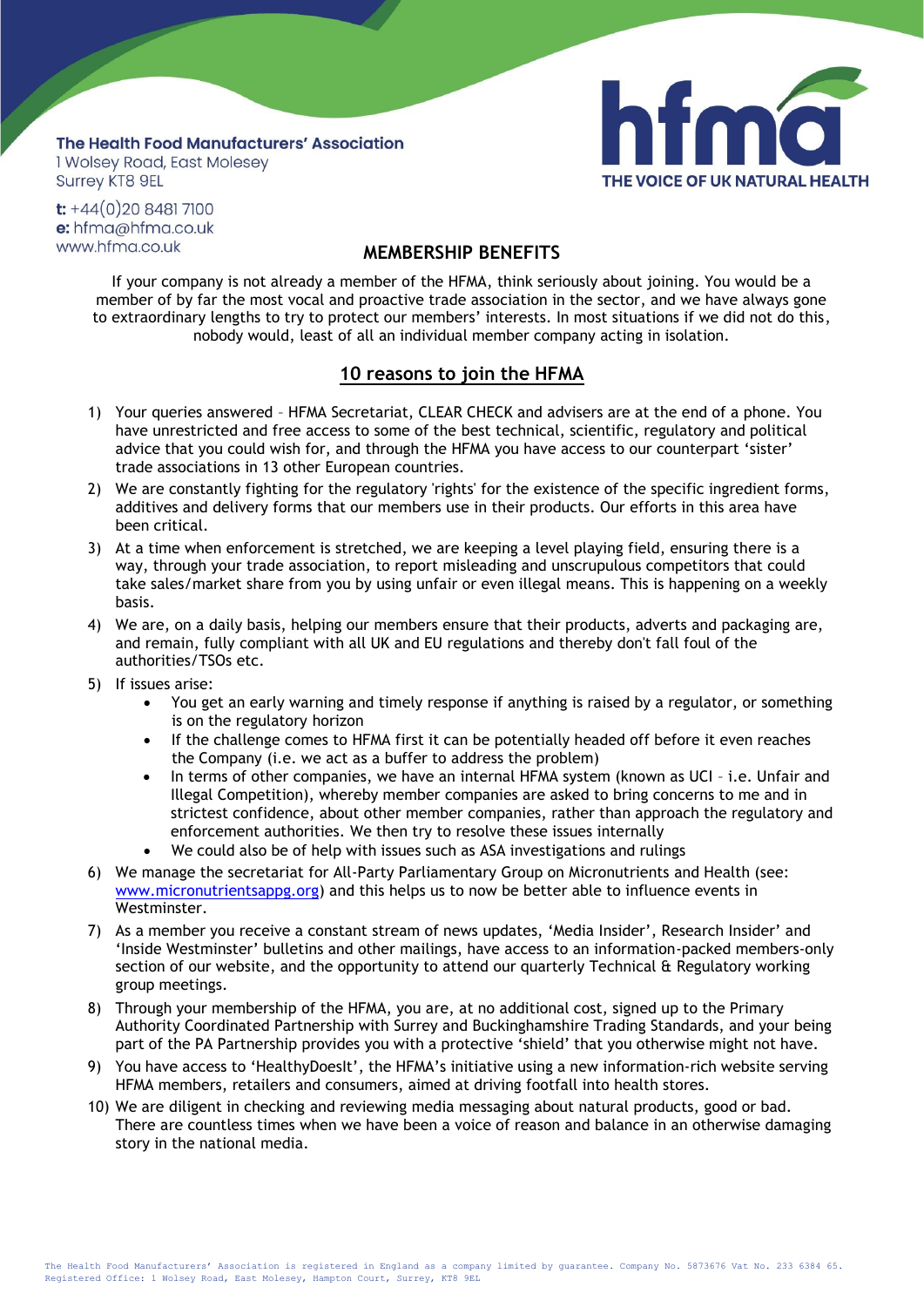# The Health Food Manufacturers' Association

I Wolsey Road, East Molesey **Surrey KT8 9EL** 

 $t$ : +44(0)20 8481 7100 e: hfma@hfma.co.uk www.hfma.co.uk

## **HFMA MEMBERSHIP**

THE VOICE OF UK NATURAL HEALTH

Applications for HFMA Membership are reviewed by the HFMA Council at its regular meetings.

## *Codes of Practice and Guidelines*

HFMA members are required to conform to its Code of Advertising Practice and, where relevant, its Guidelines to Good Manufacturing Practice for Food Supplements.

#### **How to apply:**

Please read the notes below and then complete in full the enclosed Membership Application Form and return it to HFMA Head Office.

## **1. HFMA Code of Advertising Practice (copy attached)**

HFMA's Code of Advertising Practice sets out the regulatory framework for specialist health products, and HFMA members are required to conform to its criteria. HFMA's Code of Advertising Practice Administrators and its CLEAR CHECK service are there to assist you to do this: to present your products to their maximum advantage within the law.

Companies who manufacture/distribute Foods, Foods Supplements, Herbal Remedies, Complementary Medicines, Homoeopathic remedies, Sports Nutrition Products, Natural Cosmetics or Aromatherapy products should include with their Membership Application examples of all current labels, advertising material, price-lists, leaflets and promotional literature.

Prior to the submission of Membership Applications to the HFMA Council, this material is checked by HFMA's Code Administrators for compliance with its Code of Advertising Practice, and the application is presented to the HFMA Council at its next Council meeting.

## **2. HFMA Guidelines for Good Manufacturing Practice for Food Supplements (copy of Checklist attached)**

All applicants for HFMA membership who manufacture relevant products must also agree to comply with the requirements of its Guidelines for Good Manufacturing Practice for Food Supplements (similar compliance is required where some or all of the applicants' products are contract-manufactured). A Check-list covering the essential components of the Guidelines is enclosed which all applicants should complete and enclose with their Membership application (a full copy of the Guidelines is provided free of charge to all new members).

## **3. The HFMA's coordinated Primary Authority partnership**

The HFMA has a Primary Authority partnership with Buckinghamshire & Surrey Trading Standards with the aim of further solidifying its position as the go–to experts on regulation within the natural health industry. The partnership, which gives a statutory status to advice procured by the HFMA from their primary authority partner, means that the association can seek 'Assured Advice' from Buckinghamshire & Surrey Trading Standards on the industry issues of significance to its members, giving members access to a greater level of protection and advice in an ever-changing and uncertain regulatory environment.

Bucks & Surrey Trading Standards were selected, aside from the obvious reason of geographical location, because of their previous experience in coordinated partnerships and their work with other industry trade associations, and most importantly because of their deep understanding of the food sector.

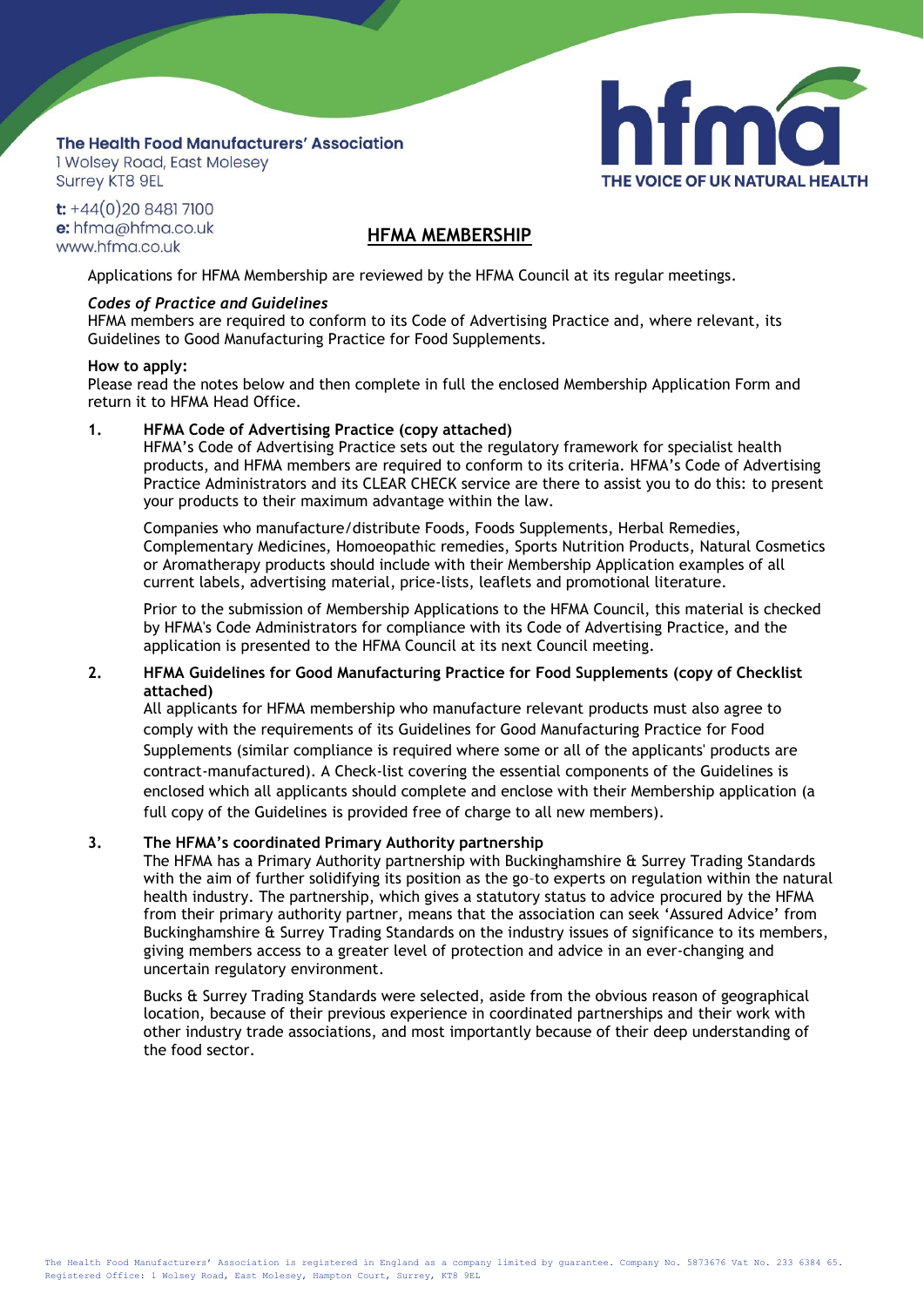## The Health Food Manufacturers' Association I Wolsey Road, East Molesey **Surrey KT8 9EL**



 $t$ : +44(0)20 8481 7100 e: hfma@hfma.co.uk www.hfma.co.uk

# **HFMA 2022 MEMBERSHIP SUBSCRIPTION RATES**

## **FULL MEMBERS**

Subscription rates for full members are based on turnover bands and the appropriate fees are given overleaf. Definitions are:

- 'Turnover' is defined as 'turnover from specialist health products in the UK and all EU & EFTA Member States (EFTA incorporates Iceland, Lichtenstein, Norway and Switzerland) together with all sales to the Channel Islands'
- 'Specialist Health Products' includes food supplements; health foods including organic foods; functional foods; foods for particular nutritional uses; herbal products; natural remedies; homoeopathic products; sports nutrition products; natural cosmetics & toiletries; aromatherapy products
- Turnover relates to the Member or applicant company's turnover for the financial year prior to the year to which the subscription level applies (e.g. 2022 subscription is based on 2021 turnover)
- Exceptions to these rules are where the company is a UK subsidiary of a parent company based elsewhere in the EU/EFTA or where the company is based outside the UK and has no UK-based operation; in these cases, 'turnover' relates to sales in the UK and Channel Islands

Only Full Members enjoy voting rights on HFMA issues (e.g. Council elections; proposed changes to the Constitution).

## **ASSOCIATE MEMBERS**

This category is open for:

- Either suppliers of specialist health products who do not have an EU subsidiary
- And/or companies that have less than 10% of their turnover in specialist health products (NB the Associate category is no longer open to Wholesalers or Raw Material suppliers unless they comply with either of the above criteria)

Subject to approval by HFMA Council Members:

- Associate Members from outside the EU, EFTA or the Channel Islands may, at any time after one year of membership, apply to become a Full Member if they have either established a UK subsidiary or can demonstrate a UK turnover in natural health products
- Associate Members may apply to become a Full Member at any time after two consecutive years of being an Associate Member

## **AFFILIATE MEMBERS**

This category is for 'service providers' to health product suppliers (e.g. lawyers, publishers, consultancies, agencies). Affiliate Members cannot become Full Members.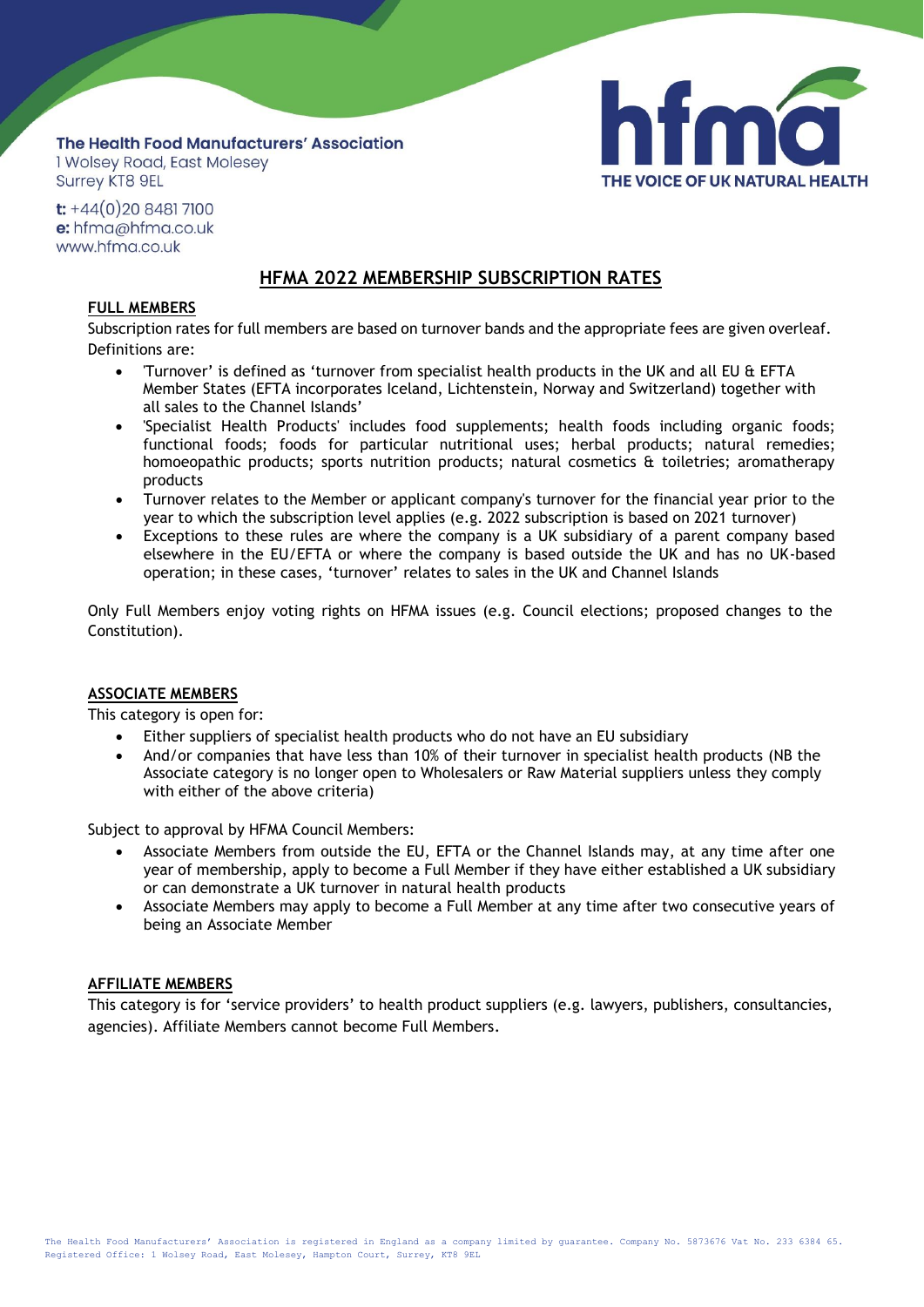

The Health Food Manufacturers' Association 1 Wolsey Road, East Molesey Surrey KT8 9EL

 $t$ : +44(0)20 8481 7100 e: hfma@hfma.co.uk www.hfma.co.uk

## **MEMBERSHIP APPLICATION FORM**

Please tick the appropriate turnover band, sign the declaration and return this form, fully completed [to: hfma@h](mailto:hfma@hfma.co.uk)fma.co.uk

| <b>BAND</b>    | <b>TURNOVER</b>       | 2022<br><b>SUBSCRIPTION</b> | <b>VAT</b><br>(20%) | <b>TOTAL</b> | <b>PLEASE</b><br><b>TICK</b> |
|----------------|-----------------------|-----------------------------|---------------------|--------------|------------------------------|
| 1              | Under £50,000         | £660                        | £132                | £792         |                              |
| $\overline{2}$ | £50,000 - £250,000    | £1,690                      | £338                | £2,028       |                              |
| 3              | £250,000 - £500,000   | £3,370                      | £674                | £4,044       |                              |
| $\overline{4}$ | £500,000 - £1 million | £4,985                      | £997                | £5,982       |                              |
| 5              | $£1 - £3$ million     | £6,975                      | £1,395              | £8,370       |                              |
| 6              | $E3 - E5$ million     | £9,240                      | £1,848              | £11,088      |                              |
| $\overline{7}$ | £5 - £7 million       | £10,925                     | £2,185              | £13,110      |                              |
| 8              | £7 - £10 million      | £13,745                     | £2,749              | £16,494      |                              |
| 9              | $£10 - £15$ million   | £15,915                     | £3,183              | £19,098      |                              |
| 10             | £15 - £20 million     | £17,785                     | £3,557              | £21,342      |                              |
| 11             | $E20 - E30$ million   | £22,945                     | £4,589              | £27,534      |                              |
| 12             | Over £30 million      | £24,855                     | £4,971              | £29,826      |                              |
| 13             | <b>ASSOCIATE</b>      | £3,505                      | £701                | £4,206       |                              |
| 14             | <b>AFFILIATE</b>      | £2,185                      | £437                | £2,622       |                              |

| I confirm that the HFMA subscription rate ticked as above is applicable to my company for 2022 |  |  |
|------------------------------------------------------------------------------------------------|--|--|
| Position in Company                                                                            |  |  |
| Name of Company                                                                                |  |  |
| Company Number                                                                                 |  |  |
| VAT Number                                                                                     |  |  |
| Address                                                                                        |  |  |
|                                                                                                |  |  |
|                                                                                                |  |  |

Please do not enclose payment with your application. We will contact you if your application has been accepted. Payment can be made by Cheque, Credit Card or BACS (in sterling or Euro) or by Direct Debit. Band one invoices must be paid in full before membership is processed.

Page 1 of 5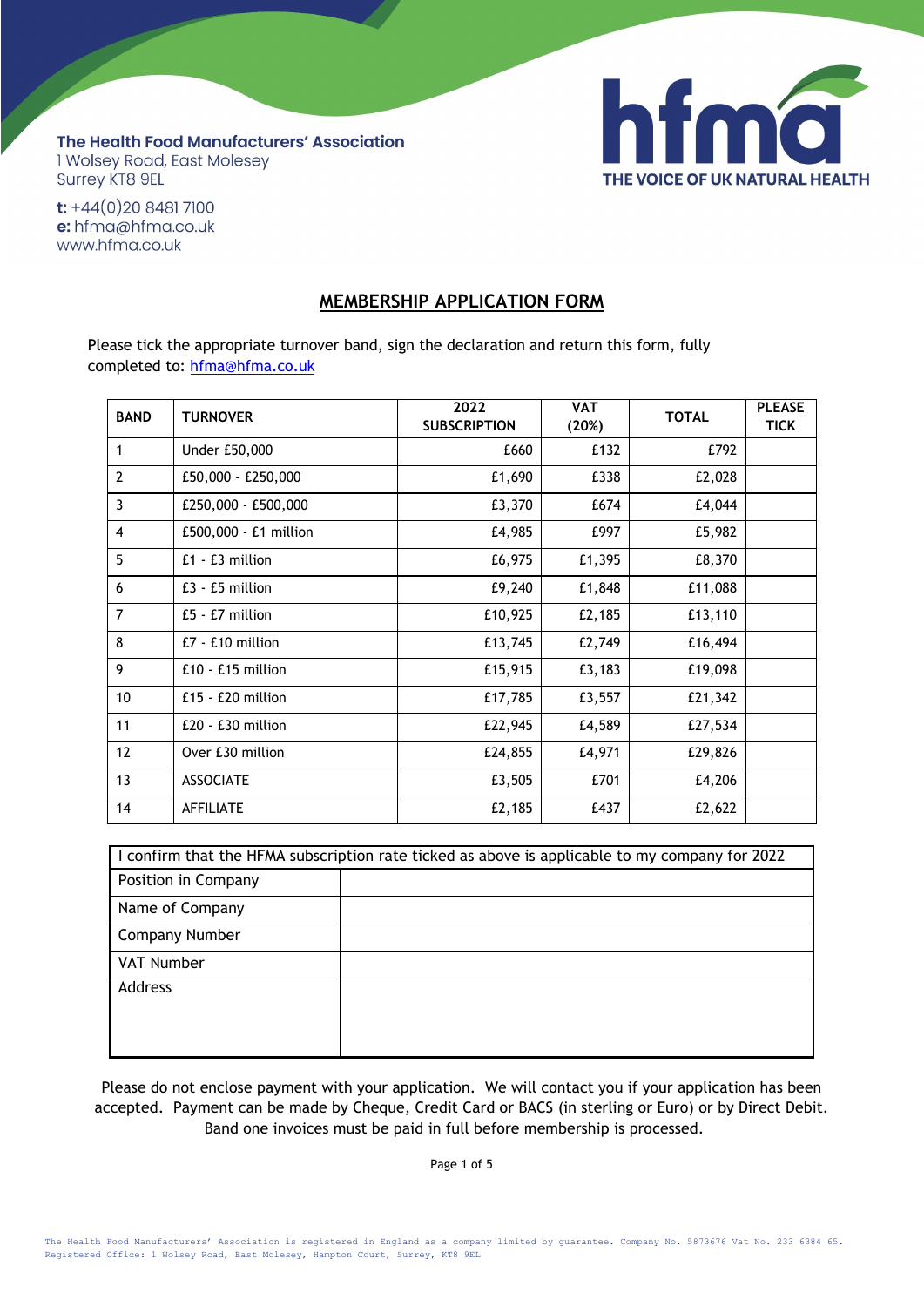| <b>TELEPHONE NO</b>                                                                                                                                                                          |                                    |
|----------------------------------------------------------------------------------------------------------------------------------------------------------------------------------------------|------------------------------------|
| <b>EMAIL ADDRESS</b>                                                                                                                                                                         |                                    |
| <b>WEB ADDRESS</b>                                                                                                                                                                           |                                    |
|                                                                                                                                                                                              |                                    |
| MANAGING DIRECTOR'S NAME<br><b>EMAIL ADDRESS</b>                                                                                                                                             |                                    |
|                                                                                                                                                                                              |                                    |
| CONTACT NAME FOR TRADE ENQUIRIES                                                                                                                                                             |                                    |
| <b>JOB TITLE</b><br><b>EMAIL ADDRESS</b>                                                                                                                                                     |                                    |
| <b>CONTACT FOR ACCOUNTS</b>                                                                                                                                                                  |                                    |
|                                                                                                                                                                                              |                                    |
| <b>EMAIL ADDRESS</b>                                                                                                                                                                         |                                    |
| BRIEF DESCRIPTION OF BUSINESS                                                                                                                                                                |                                    |
| <b>ACTIVITIES</b><br>(up to 50 words for insertion in                                                                                                                                        |                                    |
| our members list guide)                                                                                                                                                                      |                                    |
|                                                                                                                                                                                              |                                    |
|                                                                                                                                                                                              |                                    |
|                                                                                                                                                                                              |                                    |
| <b>CATEGORIES OF PRODUCT</b>                                                                                                                                                                 |                                    |
| (Please describe according to code                                                                                                                                                           |                                    |
|                                                                                                                                                                                              |                                    |
|                                                                                                                                                                                              |                                    |
| REPORTING) SYSTEM IN PLACE?                                                                                                                                                                  | <u>YES</u> / NO                    |
|                                                                                                                                                                                              |                                    |
|                                                                                                                                                                                              |                                    |
|                                                                                                                                                                                              |                                    |
|                                                                                                                                                                                              |                                    |
| IT WILL HELP US TO KNOW YOUR                                                                                                                                                                 | 1.                                 |
|                                                                                                                                                                                              |                                    |
|                                                                                                                                                                                              |                                    |
|                                                                                                                                                                                              |                                    |
|                                                                                                                                                                                              |                                    |
|                                                                                                                                                                                              |                                    |
|                                                                                                                                                                                              |                                    |
|                                                                                                                                                                                              |                                    |
|                                                                                                                                                                                              |                                    |
|                                                                                                                                                                                              |                                    |
| overleaf)<br><b>CATEGORY OF MEMBERSHIP</b><br>DO YOU HAVE AN AER (ADVERSE EVENT<br>IF RECOMMENDED TO JOIN THE HFMA,<br>PLEASE SPECIFY BY WHOM<br>EXPECTATIONS FROM MEMBERSHIP OF<br>THE HFMA | FULL / ASSOCIATE / AFFILIATE<br>2. |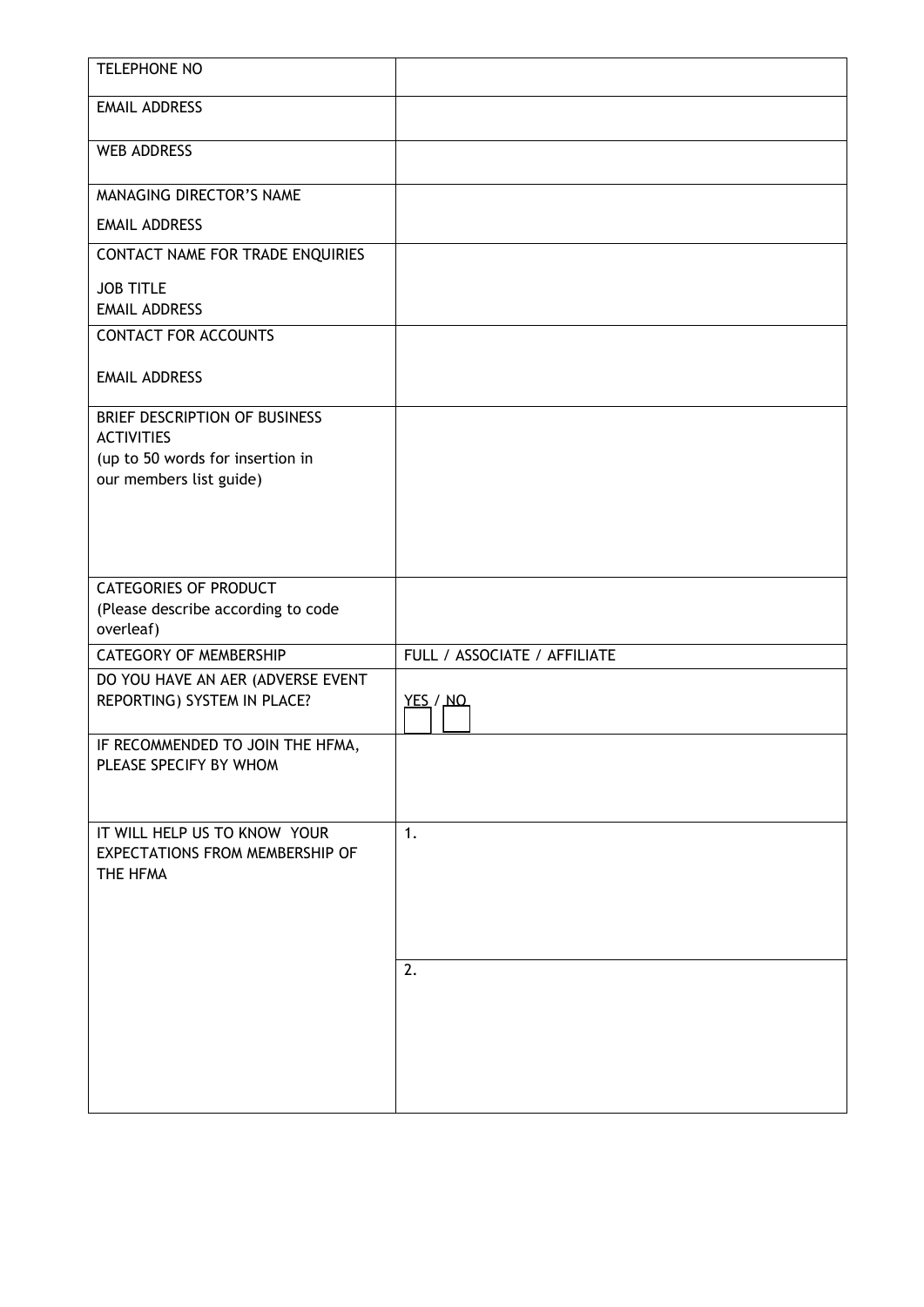## **PRODUCT CATEGORIES** - **PLEASE USE THESE CODES FOR THE QUESTION ON THE PREVIOUS PAGE**

|                                 | Manufacturing  | <b>Marketing</b> | Contract<br>Production |
|---------------------------------|----------------|------------------|------------------------|
| Aromatherapy                    | A <sub>1</sub> | A <sub>2</sub>   | A <sub>3</sub>         |
| Foods                           | <b>B1</b>      | <b>B2</b>        | B <sub>3</sub>         |
| <b>Drinks</b>                   | C <sub>1</sub> | C <sub>2</sub>   | C <sub>3</sub>         |
| Confectionery                   | D <sub>1</sub> | D <sub>2</sub>   | D <sub>3</sub>         |
| <b>Special Diets</b>            | E <sub>1</sub> | E <sub>2</sub>   | E3                     |
| <b>Sports Nutrition</b>         | F <sub>1</sub> | F <sub>2</sub>   | F <sub>3</sub>         |
| <b>Food Supplements</b>         | G <sub>1</sub> | G <sub>2</sub>   | G3                     |
| <b>Complementary Medicines</b>  | H1             | H <sub>2</sub>   | H3                     |
| <b>Cosmetics and Toiletries</b> | J <sub>1</sub> | J2               | J3                     |
| Publishing                      | K1             | K <sub>2</sub>   | K3                     |
| Wholesaling                     | L1             | L2               | L3                     |
| <b>Raw Materials</b>            | M1             | M <sub>2</sub>   | M3                     |

## **Extracts from the HFMA Articles of Association:**

Membership is open to any partnerships, companies and other registered businesses engaged in the manufacture or marketing of specialist health products if they:

- 1. apply to the Association in the form required by the Council Members;
- 2. meet the relevant trading criteria for the class of membership to which they apply and
- 3. are subsequently approved for membership by the Council Members

Membership of the Association shall be divided into the following classes of membership

- 1. Full Members, being those who shall have a substantial part of their business in the manufacture and/or marketing of specialised health products;
- 2 Members from Outside the European Union, being those who are engaged in the manufacture and/or marketing of specialist health products outside of the European Union but who do not have any such subsidiary within it;
- 3 Associate Members, being those who are engaged in the manufacture and/or marketing of specialist health foods but to the extent that this represents less than 10% of their business; and

4 Affiliate Members, being those who are engaged in providing services to UK health food supply companies.

All members shall pay to the Association on election, and as called upon in every subsequent year, a subscription of such amount as the Council may determine from time to time.

Subject to approval by the Council Members, Members from Outside the European Union may, at any time after one year of membership, apply to become a Full Member if they have either established a UK specialist health food manufacturing or marketing subsidiary or can demonstrate a UK turnover level [at least equivalent to the lowest subscription banding rate applicable to Full Members at the time of application].

Associate Members may apply to become a Full Member at any time after two consecutive years of being an Associate Member.

Membership is personal to the member company and is not transferable to or exercisable by anyone else.

Every Full Member shall have one vote. All other members may attend and speak at meetings but shall not be entitled to vote.

No member shall be entitled to vote at any general meeting or at any adjourned meeting if they owe any money to the Association.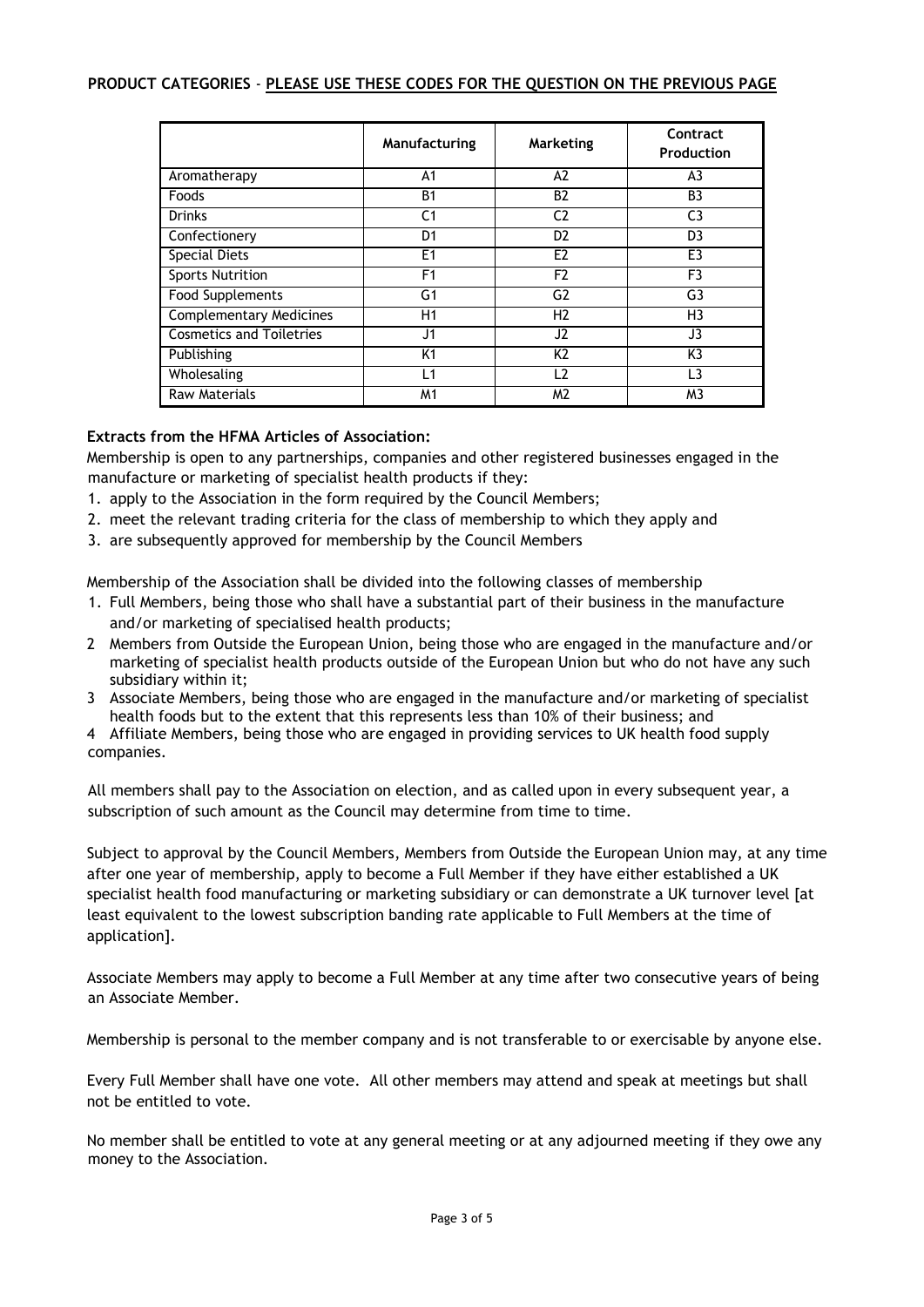### **GOOD MANUFACTURING PRACTICE SELF-CERTIFICATION CHECKLIST**

|                   | <b>MANUFACTURING</b>                          | <b>COMMENTS</b> |
|-------------------|-----------------------------------------------|-----------------|
| 1.                | Manufacturing processes are clearly defined,  |                 |
|                   | validated and documented                      |                 |
| 2.                | Procedures protect against contamination      |                 |
|                   | between production runs of different          |                 |
|                   | products                                      |                 |
| 3.                | All personnel involved in manufacturing are   |                 |
|                   | appropriately trained                         |                 |
| 4.                | Premises where products are manufactured      |                 |
|                   | and stored are clean, well maintained and     |                 |
|                   | free from sources of contamination            |                 |
| $\overline{5}$ .  | All necessary equipment and relevant          |                 |
|                   | services are suitable for their intended use  |                 |
| 6.                | All procedures, including cleaning            |                 |
|                   | procedures, exist in writing and have been    |                 |
|                   | approved by a senior manager                  |                 |
| 7.                | Procedures are understandable and             |                 |
|                   | applicable to the premises where              |                 |
|                   | manufacturing will take place                 |                 |
| $\overline{8}$ .  | Suitable provision has been made for storage  |                 |
|                   | of all materials used                         |                 |
| 9.                | Written specifications exist for all products |                 |
|                   | you manufacture or distribute                 |                 |
| 10.               | Records are kept for each stage of            |                 |
|                   | manufacture and distribution, to show that    |                 |
|                   | procedures were followed                      |                 |
| $\overline{11}$ . | Records are kept to record that the specified |                 |
|                   | quality and quantity of product was produced  |                 |

## **DISTRIBUTION**

| 12. | Records are kept to ensure traceability from |  |
|-----|----------------------------------------------|--|
|     | starting materials to finished products      |  |
| 13. | You have a product recall procedure and this |  |
|     | procedure is regularly tested to prove its   |  |
|     | efficacy.                                    |  |

## **WAREHOUSING**

| 14. | You check incoming goods against your order    |  |
|-----|------------------------------------------------|--|
| 15. | You label all material with its identity and a |  |
|     | batch number                                   |  |
| 16. | You segregate batches during storage,          |  |
|     | manufacturing or other processing              |  |
| 17. | You keep accurate stock records                |  |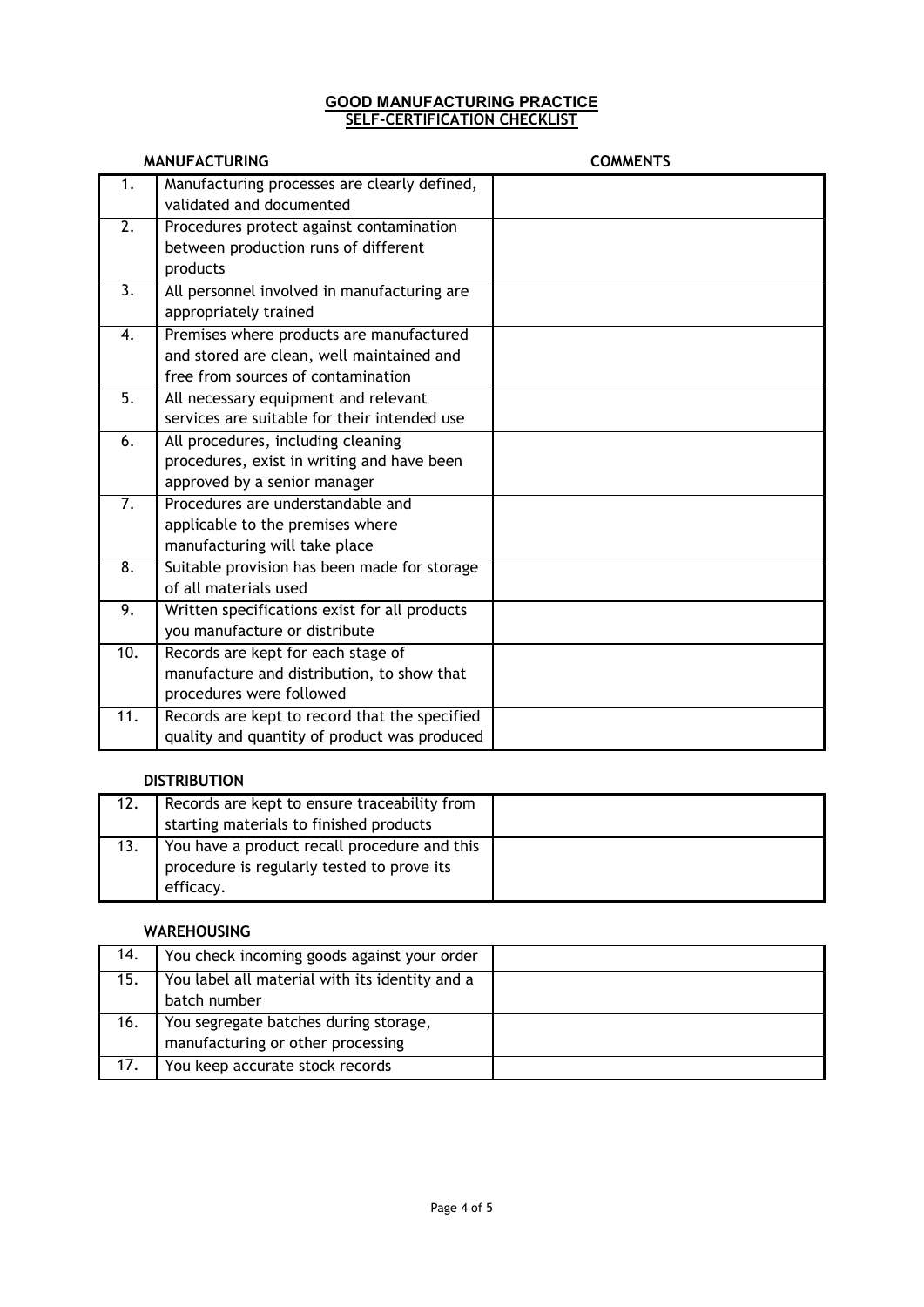| 18. | You store the goods in premises that are<br>secure from contamination                |  |
|-----|--------------------------------------------------------------------------------------|--|
| 19. | Shelf Life: records of stability trials to<br>support the given shelf life are kept. |  |
| 20. | Stock Rotation: an agreed and effective<br>system of stock rotation is operated.     |  |

#### **QUALITY CONTROL**

| 21. | All raw materials, in-process and finished<br>products are sampled by an adequately<br>trained member of staff in accordance with<br><b>GMP</b> guidelines |  |
|-----|------------------------------------------------------------------------------------------------------------------------------------------------------------|--|
| 22. | All samples are tested to ensure they meet<br>the required specifications, including purity,<br>identify of ingredients and product<br>specification       |  |

## **GENERAL**

| LJ. | You have procedures for dealing with and |  |
|-----|------------------------------------------|--|
|     | recording complaints.                    |  |

| <b>COMPANY NAME</b>                                                                                                                     |  |
|-----------------------------------------------------------------------------------------------------------------------------------------|--|
| <b>COMPANY ADDRESS</b>                                                                                                                  |  |
| NAME OF MANAGING DIRECTOR/CEO                                                                                                           |  |
| NUMBER OF STAFF                                                                                                                         |  |
| DO YOU MANUFACTURE YOUR OWN PRODUCTS?<br>YES/NO<br>IF NO, GIVE THE NAME AND ADDRESS OF THE<br>COMPANY WHO CONTRACT MANUFACTURES FOR YOU |  |
| IS YOUR COMPANY ISO ACCREDITED? YES/NO<br>IF YES - GIVE DATE AND NUMBER OF ACCREDITATION.                                               |  |
| IS YOUR CONTRACT MANUFACTURER ISO ACCREDITED?<br>YES/NO.<br>IF YES - GIVE DATE AND NUMBER OF ACCREDITATION.                             |  |

## **DECLARATION:**

I CONFIRM THAT FOR THE MANUFACTURE OF MY COMPANY'S FOOD SUPPLEMENT PRODUCTS MY COMPANY/MY CONTRACT MANUFACTURER OPERATES A SYSTEM OF GOOD MANUFACTURING PRACTICE, WHICH ACCORDS WITH THE HFMA GMP CHECKLIST AND WITH THE HFMA GUIDELINES FOR GOOD MANUFACTURING PRACTICE FOR MANUFACTURERS OF FOOD SUPPLEMENTS.

I also confirm that I understand that membership of the HFMA does not confer legal or regulatory approval/accreditation for my company, individual products and/or product categories

I hereby confirm that the information provided herein is accurate, correct and complete and that the documents submitted along with this application form are genuine.

Signed:........................................................... Date:............................................

By signing this document you agree to HFMA's Privacy Policy which can be found on the HFMA website <https://www.hfma.co.uk/wp-content/uploads/2018/05/hfma-privacy-policy-2018.pdf> or request a copy by email [\(hfma@hfma.co.uk\)](mailto:hfma@hfma.co.uk) or post (1 Wolsey Road, East Molesey, Surrey KT8 9EL).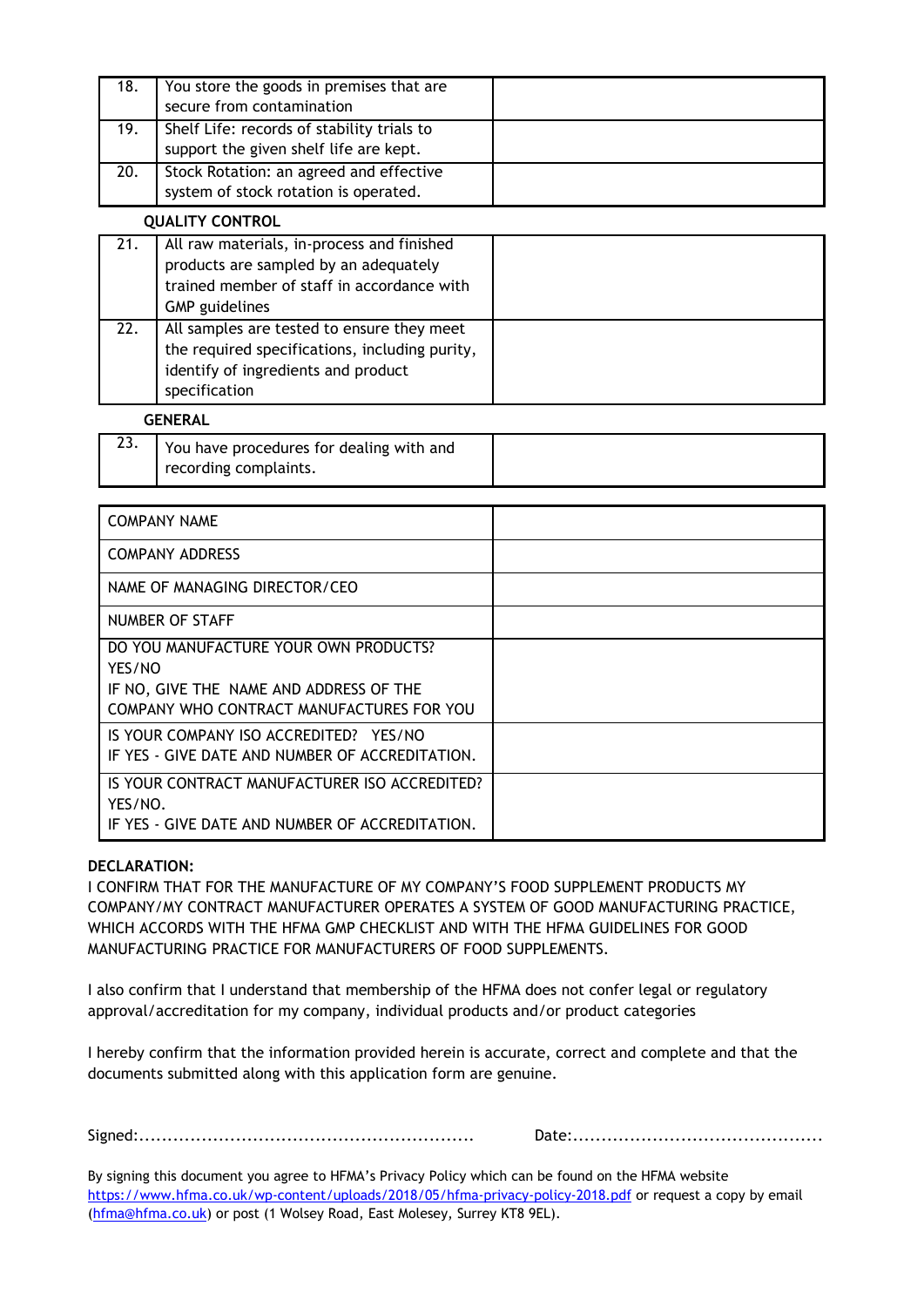

## **HEALTHYDOESIT: Increasing consumer knowledge of natural health products**

#### **Background:**

In the spring of 2020, HealthyDoesIt was borne from a vision to keep natural products at the forefront of consumer thinking. More than that, it was created as a focal point for HFMA members, retailers and consumers, without direct commercial sell, aimed at driving footfall into high street health stores.



The HealthyDoesIt website is a source of natural product information that is **trusted, reliable and accurate**, taking the consumer on a journey to key areas; find a health store, the library, plus news and research information.

Our consumer campaigns engage key stakeholders, pulling together resources and reaching out to retailers. Giveaway-led campaigns that drive consumers to the website, and expert-led content provides consumers with scientifically accurate information to encourage health and wellness.

### **The evolution of HealthyDoesIt:**

- **End of March 2020:** Key HFMA figures recognise the need for an online consumer resource that was trusted, reliable and accurate.
- **April:** The NAHS and HFI engage with HealthyDoesIt, providing information. The team of Health Experts is created. HFMA members support.
- **May 2020:** 2 week content build: 90 features, 60,000 words. "Health Store Finder" created.
- **June/July:** Launch at the HFMA AGM
- August/September 2020: Industry Consumer hard launch.
- **September to December:** Awareness Campaign
- **Jan 2021:** New Year's Revolution Campaign. Headline expert: Suzie Sawyer. Creative: Expert Videos, Social campaign, consumer quiz. Start of consumer database.
- **March:** Volunteer Health Writers providing content. Training, insight and instruction about health writing is offered to nutritional practitioners.
- **May/June:** HealthyDoesDIgestion:
- **July/August:** HealthyDoesJoints Campaign.
- **September/October:** HealthyDoesOrganic. Strengthened consumer giveaway, covering themes across foods, beauty plus supplements and botanicals. Bespoke content.
- November/December: HealthyDoesFestive. Increased Expert content. Stronger consumer giveaway with bigger paid social spend. Increased promotion of the health store finder on the website to help drive footfall into health stores.
- **Jan/Feb 2022:** HealthyDoesVegan. Extended partnership working for content innovation.
- **April/May 2022:** HealthyDoesMenopause

#### **How you can get involved:**

- HFMA Members with product sold in health stores can contribute product to the giveaways
- HFMA Members can submit generic content, with a sound scientific foundation, for inclusion on the HealthyDoesIt website
- Align instore marketing with HealthyDoesIt campaigns
- Promote HealthyDoesIt via social platforms, and B2B, B2C newsletters.

#### **Who to contact:**

- Strategic planning [esther@hfma.co.uk](mailto:esther@hfma.co.uk)
- Retailer engagement [theresa@hfma.co.uk](mailto:theresa@hfma.co.uk)
- General enquiries [hello@healthydoesit.co.uk](mailto:hello@healthydoesit.co.uk)